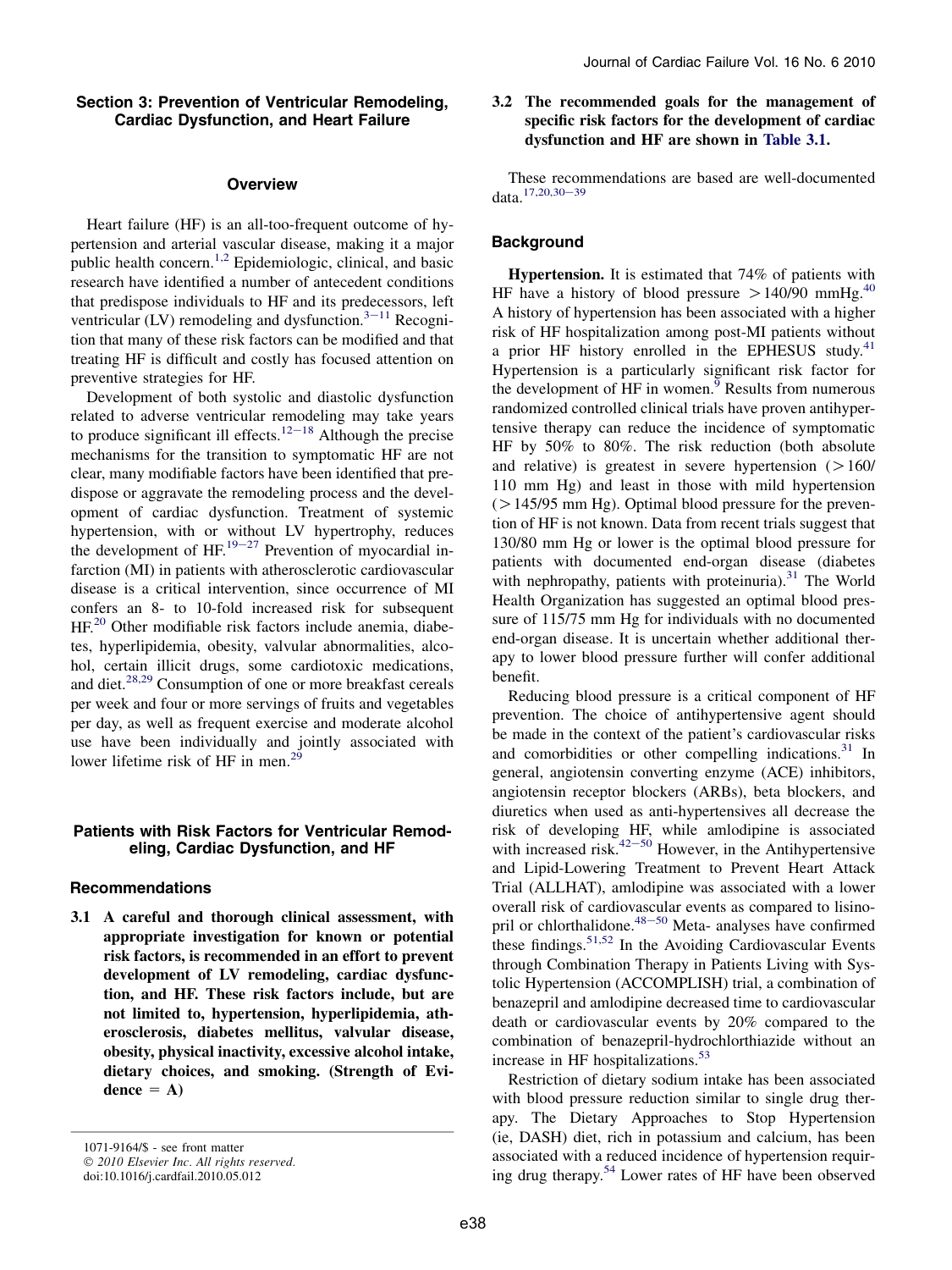<span id="page-1-0"></span>

| Risk Factor                | Population                                                                    | <b>Treatment Goal</b>                                                                                       | Strength of Evidence |
|----------------------------|-------------------------------------------------------------------------------|-------------------------------------------------------------------------------------------------------------|----------------------|
| Hypertension               | No diabetes or renal disease                                                  | $<$ 140/90 mmHg                                                                                             | А                    |
|                            | <b>Diabetes</b>                                                               | $<$ 130/80 mmHg                                                                                             | А                    |
|                            | Renal insufficiency and<br>$>$ 1g/day of proteinuria                          | 127/75                                                                                                      | A                    |
|                            | Renal insufficiency and<br>$\leq$ 1 g/day of proteinuria                      | 130/85                                                                                                      | A                    |
|                            | Everyone with hypertension                                                    | Limit sodium to $\leq$ 1500 mg/day                                                                          | A                    |
| Diabetes                   | See American Diabetes<br>Association (ADA) Guideline                          |                                                                                                             |                      |
| Hyperlipidemia             | See National Cholesterol Education                                            |                                                                                                             |                      |
|                            | Program (NCEP) Guideline                                                      |                                                                                                             |                      |
| Physical Inactivity        | Everyone                                                                      | Sustained aerobic activity 20-30<br>minutes, 3-5 times weekly                                               | B                    |
| Obesity                    | BMI > 30                                                                      | Weight reduction to achieve BMI $\leq 30$                                                                   | C                    |
| Excessive alcohol intake   | Men                                                                           | Limit alcohol intake to 1-2 drink<br>equivalents per day                                                    | C                    |
|                            | Women                                                                         | 1 drink equivalent per day                                                                                  |                      |
|                            | Those with propensity to abuse<br>alcohol or with alcoholic<br>cardiomyopathy | Abstention                                                                                                  |                      |
| Smoking                    | Everyone                                                                      | Cessation                                                                                                   | A                    |
| Vitamin/mineral deficiency | Everyone                                                                      | Diet high in $K^+$ /calcium                                                                                 | В                    |
| Poor diet                  | Everyone                                                                      | 4 or more servings of fruit and<br>vegetables per day; One or more<br>servings of breakfast cereal per week | B                    |

Table 3.1. Goals for the Management of Risk Factors for the Development of Heart Failure

in both men and women consuming diets consistent with DASH.<sup>[55](#page-4-0)</sup> See Table 3.2 for sodium equivalents.

Hyperlipidemia. In a large randomized study of a statin versus placebo in patients with MI and elevated low-density lipoprotein, treatment with a statin was associated with a highly significant reduction in all-cause mortality and recurrent MI. $8,37$  A 20% reduction in the incidence of HF was noted in patients treated with statin therapy. Recurrent MI during this study was associated with a large relative increase in mortality and HF; thus, it is possible that the reduction in the risk of incident HF may have been related to the reduction in recurrent MI rather than to a direct effect of the statin.

Similarly, in the Heart Protection Study, randomization to simvastatin was associated with a 14% reduction in the risk of hospitalization or death due to HF.<sup>[56](#page-4-0)</sup> Whether the reduction was due to a direct effect on HF or an indirect effect through a reduction in vascular events could not be determined from the analysis. In large randomized, controlled trials, statins have not been shown to improve clinical outcome among patients with existing New York Heart Association (NYHA) class II-IV HF. $57,58$ 

Although dyslipidemia is clearly associated with the development of coronary heart disease, its contribution to

Table 3.2. Sodium Equivalents

| Salt                   | Sodium Chloride | Sodium    |
|------------------------|-----------------|-----------|
| teaspoon               | $1550$ mg       | $600$ mg  |
| $\frac{1}{2}$ teaspoon | 3100 mg         | $1200$ mg |
| $\frac{3}{4}$ teaspoon | 4650 mg         | 1800 mg   |
| 1 teaspoon             | $6100$ mg       | 2400 mg   |

incident HF is less clear. Data from the Physicians' Health Study did not find an association between high total cholesterol or low HDL cholesterol and incident HF after adjustment for traditional cardiovascular risk factors.<sup>59</sup> There is no indication to use statins specifically for the treatment of HF, but statins are indicated to treat hyperlipidemia in HF patients.

Obesity. The American Heart Association and the European Society of Cardiology recommend an ideal body mass index (BMI) of  $25-27$  kg/m<sup>2</sup>. BMI is calculated by dividing the patient's weight in kilograms by his or her height in meters squared. Obesity is defined as a BMI  $\geq$ 30, overweight as a BMI  $\geq$ 25. Waist-to-hip ratio may be a more powerful predictor than BMI of the risk of MI and subsequent HF.<sup>60</sup> Adults with BMI of 25 or 30 kg/m<sup>2</sup> who had a higher waist circumference had higher rates of HF incidence than those with lower waist circumference.<sup>[61](#page-5-0)</sup> Obesity is associated with metabolic syndrome, increasingly accepted as a major risk factor for the development of cardiovascular disease. Excessive body fat results in increased metabolic demand, ventricular hypertrophy, and sleep-disordered breathing, all of which promote the development of HF. The relationship between obesity and the risk of HF is well established, $7$  although some data suggest that other pathophysiologic processes associated with obesity such as inflammation may have a greater influence on the development of HF than obesity itself. $62$  There is an increasing body of opinion that obesity is associated with a distinct form of cardiomyopathy. A retrospective analysis of echocardiograms for 13,382 subjects with BMI data revealed no association between LV systolic function and BMI, suggesting that other mechanisms may play a role in the development of HF in obese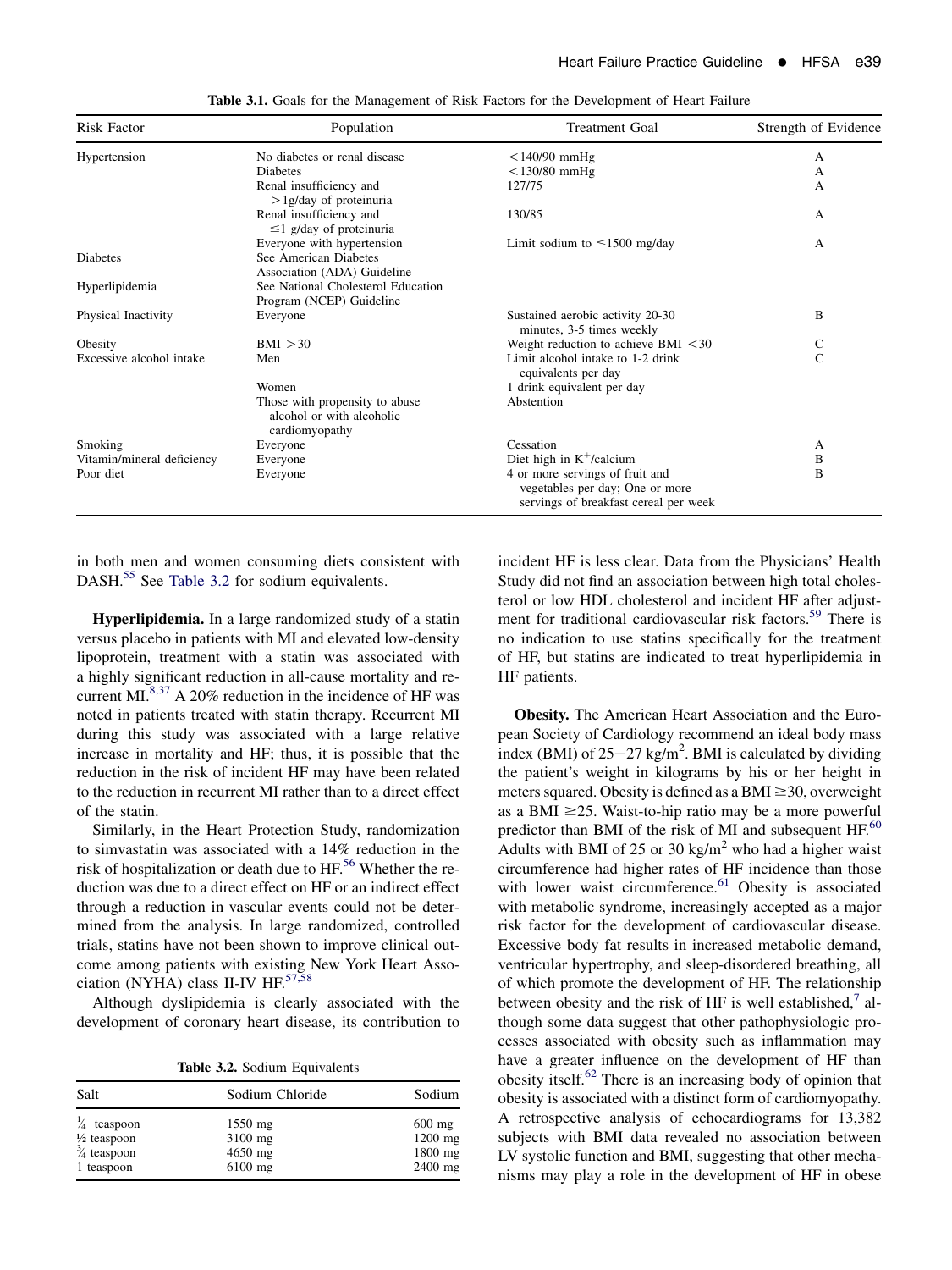persons.[63](#page-5-0) However, in a study of 2,042 adults in Olmsted County, Minnesota, LV diastolic dysfunction was strongly associated with waist-to-hip ratio, even after adjustment for standard cardiovascular risk factors.<sup>[64](#page-5-0)</sup>

Weight reduction has been shown to improve most of the adverse effects of obesity. It is likely that weight reduction in obese individuals reduces the likelihood of subsequent HF, although no data exist to confirm this hypothesis.

Physical Inactivity. The benefits of exercise are well documented and include reduction of recurrent MI in survivors of MI, improved exercise capacity, improved affect and quality of life, and better control of hypertension. These results are achieved with a minimum of  $20-30$  minutes of sustained submaximal exercise  $3-5$  times per week (see Section  $6$ ).<sup>[65](#page-5-0)</sup> In one population-based study of men, exercising 5 or more times per week reduced the lifetime risk of HF at age 40 years. $^{29}$  $^{29}$  $^{29}$ 

Alcohol Intake. Alcoholic cardiomyopathy is associated with a substantial intake of alcohol (70 g or greater per day of chronic ingestion). Avoiding substantial ingestion of alcohol is clearly advisable, but the safe level of moderate ingestion has been difficult to define. Other factors such as drinking patterns, beverage type, and genetic variations affecting alcohol metabolism may also influence the relationship between alcohol and incident HF.<sup>[66](#page-5-0)</sup> There are conflicting reports regarding the effects of alcohol ingestion upon left ventricular ejection fraction (LVEF) in those with and without HF. At present, 2 drinks per day for men and 1 drink per day for women is considered acceptable, even in individuals with other cardiovascular risk factors. One drink is equivalent to  $12-14$  g of alcohol, the amount in 1.5 ounces of 80 proof spirits, 12 ounces of beer, or 5 ounces of wine. Those with for a propensity to abuse alcohol should be counseled to abstain. Population-based studies have established an association between moderate alcohol intake (up to 2 drinks per day for men or 1 drink per day for women) and a reduction in incident HF. $29,67,68$  One study also suggests that light to moderate alcohol consumption is not associated with an adverse prognosis in patients with LV systolic dysfunction.[68](#page-5-0) While some data suggest that low risk drinking decreases the risk of HF in patients with antecedent coronary artery disease, it seems prudent to follow the national recommendations referred to above.

Smoking Cessation. There is a substantial body of data concerning the adverse effects of smoking in patients with vascular disease or reduced LVEF. Smoking cessation is associated with a 50% reduction in 5-year mortality in sur-vivors of acute MI.<sup>[69](#page-5-0)</sup> In the Studies of Left Ventricular Dysfunction (SOLVD) study of patients with either symptomatic or asymptomatic LV dysfunction, nonsmokers or former smokers showed improved mortality when compared with current smokers.<sup>[70,71](#page-5-0)</sup> These and other observational data suggest smoking cessation dramatically

reduces adverse outcomes in patients with established vascular disease and those with established ventricular remodeling or dysfunction.

Diabetes. Diabetes is a known predictor of HF in patients with and without established cardiovascular disease.<sup>[72](#page-5-0)-75</sup> Women with diabetes are at particular risk. In the Heart and Estrogen/Progestin Replacement Study (HERS), postmenopausal women with diabetes had a 3.0% annual incidence of developing HF even in the absence of other risk factors.[72](#page-5-0) Leung et al reported the adjusted rate of incident HF among patients with type-2 diabetes as 794 cases per 100,000 person years, compared with 275 per 100,000 person-years in the general population, even after adjustment for demographic differences.<sup>[76](#page-5-0)</sup> In the diabetic heart, myocyte free fatty acid uptake and oxidation is increased. This leads to free fatty acid induced insulin resistance and intracellular accumulation of triglyceride and free fatty acids, which may contribute to the development of cardiomyopathy. Downregulation of PPAR- $\alpha$  also appears to play an important role.<sup>[77](#page-5-0)</sup> Additionally, many patients with diabetes have other comorbidities that are also associated with the development of HF, including ischemic heart disease, hypertension, and LV hypertrophy.<sup>[77](#page-5-0)</sup> More research is needed to evaluate the effect of glycemic control on HF risk. In the United Kingdom Prospective Diabetes Study (UKPDS), the absolute risk of a HF event was significantly lower for patients randomized to tight glycemic control as compared to less tight control (RR 0.44, 99% CI 0.2–0.94,  $P = .0043$ ).<sup>[78](#page-5-0)</sup>

#### Recommendation

3.3 ACE inhibitors are recommended for prevention of HF in patients at high risk of this syndrome, including those with coronary artery disease, peripheral vascular disease, or stroke. Patients with diabetes and another major risk factor or patients with diabetes who smoke or have microalbuminuria are also at high risk and should receive ACE inhibitors. (Strength of Evidence  $= A$ )

### **Background**

Findings from at least three randomized, controlled trials support the use of ACE inhibitors in patients at high risk for the development of HF. In one study of patients older than age 55 with documented vascular disease or multiple cardiac risk factors, including diabetes, treatment with an ACE inhibitor reduced the annual risk of developing HF by  $23\%$ .<sup>[20](#page-3-0)</sup> A study of patients older than age 18 with documented coronary artery disease showed that treatment with an ACE inhibitor reduced total mortality by 14% over 4.2 years, even though patients were already receiving aggressive treatment for vascular disease.<sup>[44](#page-4-0)</sup> In a third study, patients with previous stroke and mild hypertension treated with an ACE inhibitor-based antihypertensive regimen showed a 26% reduction in subsequent  $HF<sup>33</sup>$  $HF<sup>33</sup>$  $HF<sup>33</sup>$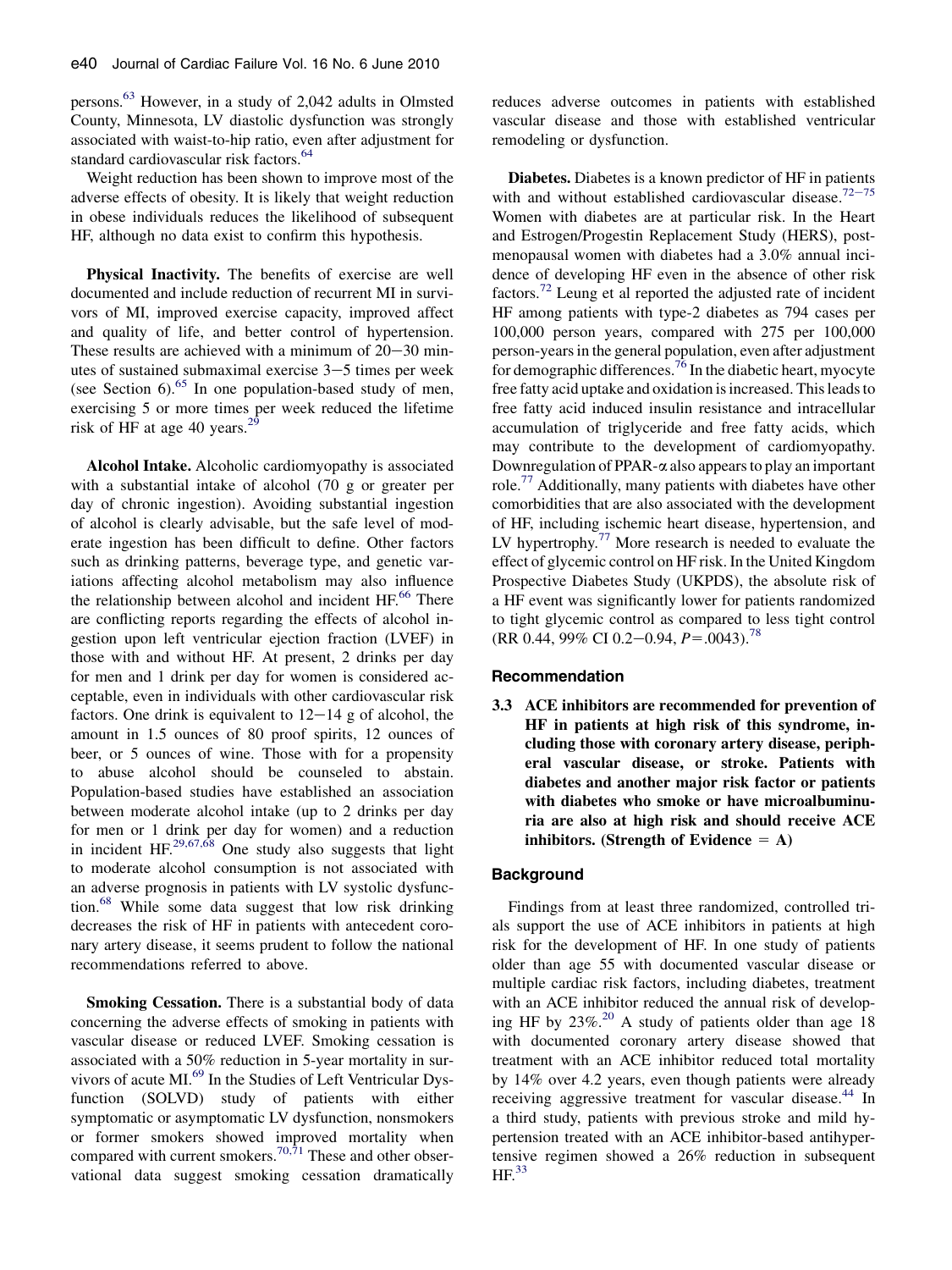<span id="page-3-0"></span>Several trials studied the use of an ARB in patients at high risk for developing  $HF^{79,80}$  $HF^{79,80}$  $HF^{79,80}$  In one the composite cardiovascular event rate did not differ in patients with diabe-tes treated with an ARB, amlodipine, or placebo.<sup>[79](#page-5-0)</sup> In another, patients at risk for or with cardiovascular disease, including HF, did better when treated with an ARB on top of conventional antihypertensive therapy as compared sup-plementary conventional treatment.<sup>[80](#page-5-0)</sup> A recent trial comparing the use of an ACE inhibitor versus an ARB in a population with vascular disease or high-risk diabetes, but no HF, found that the ARB was non-inferior to the ACE inhibitor in preventing the primary end point of car-diovascular death, MI, stroke, or HF hospitalization.<sup>[81](#page-5-0)</sup> Based on these results, it is reasonable to say that, at least in those high risk patients who do not tolerate an ACE inhibitor, an ARB should be used.

### Recommendation

3.4 Beta blockers are recommended for patients with prior MI to reduce mortality, recurrent MI, and the development of HF. (Strength of Evidence  $= A$ )

# **Background**

Beta blockers are known to reduce cardiac ischemia, reinfarction, and myocardial remodeling after acute MI. Studies in patients with recent MI (most published in the prethrombolytic era) have shown that beta blockers are associated with a large reduction in HF and recurrent allcause hospitalizations, HF hospitalizations, and recurrent  $ML^{46,82-90}$  More recent data confirm this finding, showing risk reduction for the development of HF in the 25% to 45% range 1 year after MI. $^{91}$  $^{91}$  $^{91}$  Data from the Carvedilol Post-Infarct Survival Control in Left Ventricular Dysfunction (CAPRICORN) Echo Substudy demonstrated a significant decrease in LV end systolic volume and a significant increase in LVEF at 6 months post-MI for patients randomized to carvedilol as compared to placebo.<sup>92</sup> Patients most at risk for HF and death after MI - women and patients with advanced age, diabetes, renal disease, or previous revascularization - appear to derive the most benefit, but unfortunately are less likely to receive beta blockade post MI.<sup>93,94</sup> Even among patients with asymptomatic LV dysfunction without a recent MI, beta blocker therapy has been shown to decrease LV end systolic and end diastolic volume and increase LVEF at 6 and 12 months as compared to placebo.<sup>95</sup>

### **References**

- 1. Centers for Disease Control and Prevention. Mortality from congestive heart failure-United States, 1980-1990. JAMA 1994;271:813-4.
- 2. Centers for Disease Control and Prevention. Changes in mortality from heart failure-United States, 1980-1995. JAMA 1998;280:  $874 - 5.$
- 3. Fox KF, Cowie MR, Wood DA, Coats AJ, Gibbs JS, Underwood SR, et al. Coronary artery disease as the cause of incident heart failure in the population. Eur Heart J  $2001;22:228-36$ .
- 4. Grundy SM, Balady GJ, Criqui MH, Fletcher G, Greenland P, Hiratzka LF, et al. Primary prevention of coronary heart disease: guidance from Framingham: a statement for healthcare professionals from the AHA Task Force on Risk Reduction. American Heart Association. Circulation 1998;97:1876-87.
- 5. Hellermann JP, Jacobsen SJ, Reeder GS, Lopez-Jimenez F, Weston SA, Roger VL. Heart failure after myocardial infarction: prevalence of preserved left ventricular systolic function in the community. Am Heart J 2003:145:742-8.
- 6. Howard BV. Blood pressure in 13 American Indian communities: the Strong Heart Study. Public Health Rep 1996;111(Suppl. 2):47-8.
- 7. Kenchaiah S, Evans JC, Levy D, Wilson PW, Benjamin EJ, Larson MG, et al. Obesity and the risk of heart failure. N Engl J Med 2002;347:305-13.
- 8. Kjekshus J, Pedersen TR, Olsson AG, Faergeman O, Pyorala K. The effects of simvastatin on the incidence of heart failure in patients with coronary heart disease. J Card Fail  $1997;3:249-54$ .
- 9. Levy D, Larson MG, Vasan RS, Kannel WB, Ho KK. The progression from hypertension to congestive heart failure. JAMA 1996;275:  $1557 - 62$ .
- 10. Lopes AA, Andrade J, Noblat AC, Silveira MA. Reduction in diastolic blood pressure and cardiovascular mortality in nondiabetic hypertensive patients. A reanalysis of the HOT study. Arq Bras Cardiol 2001;77:132-7.
- 11. Stratton IM, Adler AI, Neil HA, Matthews DR, Manley SE, Cull CA, et al. Association of glycaemia with macrovascular and microvascular complications of type 2 diabetes (UKPDS 35): prospective observational study. BMJ 2000;321:405-12.
- 12. Kostis JB, Davis BR, Cutler J, Grimm RH Jr, Berge KG, Cohen JD, et al. Prevention of heart failure by antihypertensive drug treatment in older persons with isolated systolic hypertension. SHEP Cooperative Research Group. JAMA  $1997;278:212-6$ .
- 13. McDonagh TA, Morrison CE, Lawrence A, Ford I, Tunstall-Pedoe H, McMurray JJ, et al. Symptomatic and asymptomatic left-ventricular systolic dysfunction in an urban population. Lancet  $1997;350:829-33$ .
- 14. McKee PA, Castelli WP, McNamara PM, Kannel WB. The natural history of congestive heart failure: the Framingham study. N Engl J Med 1971;285:1441-6.
- 15. Mitchell GF, Pfeffer JM, Pfeffer MA. The transition to failure in the spontaneously hypertensive rat. Am J Hypertens 1997;10:120S-6S.
- 16. Moser M, Hebert PR. Prevention of disease progression, left ventricular hypertrophy and congestive heart failure in hypertension treatment trials. J Am Coll Cardiol 1996;27:1214-8.
- 17. Pearson TA, Blair SN, Daniels SR, Eckel RH, Fair JM, Fortmann SP, et al. AHA Guidelines for Primary Prevention of Cardiovascular Disease and Stroke: 2002 Update: Consensus Panel Guide to Comprehensive Risk Reduction for Adult Patients Without Coronary or Other Atherosclerotic Vascular Diseases. American Heart Association Science Advisory and Coordinating Committee. Circulation 2002;106:388-91.
- 18. Pfeffer JM, Pfeffer MA, Fletcher P, Fishbein MC, Braunwald E. Favorable effects of therapy on cardiac performance in spontaneously hypertensive rats. Am J Physiol 1982;242:H776-84.
- 19. Adler AI, Stratton IM, Neil HA, Yudkin JS, Matthews DR, Cull CA, et al. Association of systolic blood pressure with macrovascular and microvascular complications of type 2 diabetes (UKPDS 36): prospective observational study. BMJ 2000;321:412-9.
- 20. Arnold JM, Yusuf S, Young J, Mathew J, Johnstone D, Avezum A, et al. Prevention of Heart Failure in Patients in the Heart Outcomes Prevention Evaluation (HOPE) Study. Circulation 2003;107:  $1284 - 90.$
- 21. Baker DW. Prevention of heart failure. J Card Fail 2002;8:333-46.
- 22. Fagard RH, Staessen JA. Treatment of isolated systolic hypertension in the elderly: the Syst-Eur trial. Systolic Hypertension in Europe (Syst-Eur) Trial Investigators. Clin Exp Hypertens 1999;21:491-7.
- 23. Hansson L. Recent intervention trials in hypertension initiated in Sweden-HOT, CAPPP and others. Hypertension Optimal Treatment Study. Captopril Prevention Project. Clin Exp Hypertens 1999;21:  $507 - 15$ .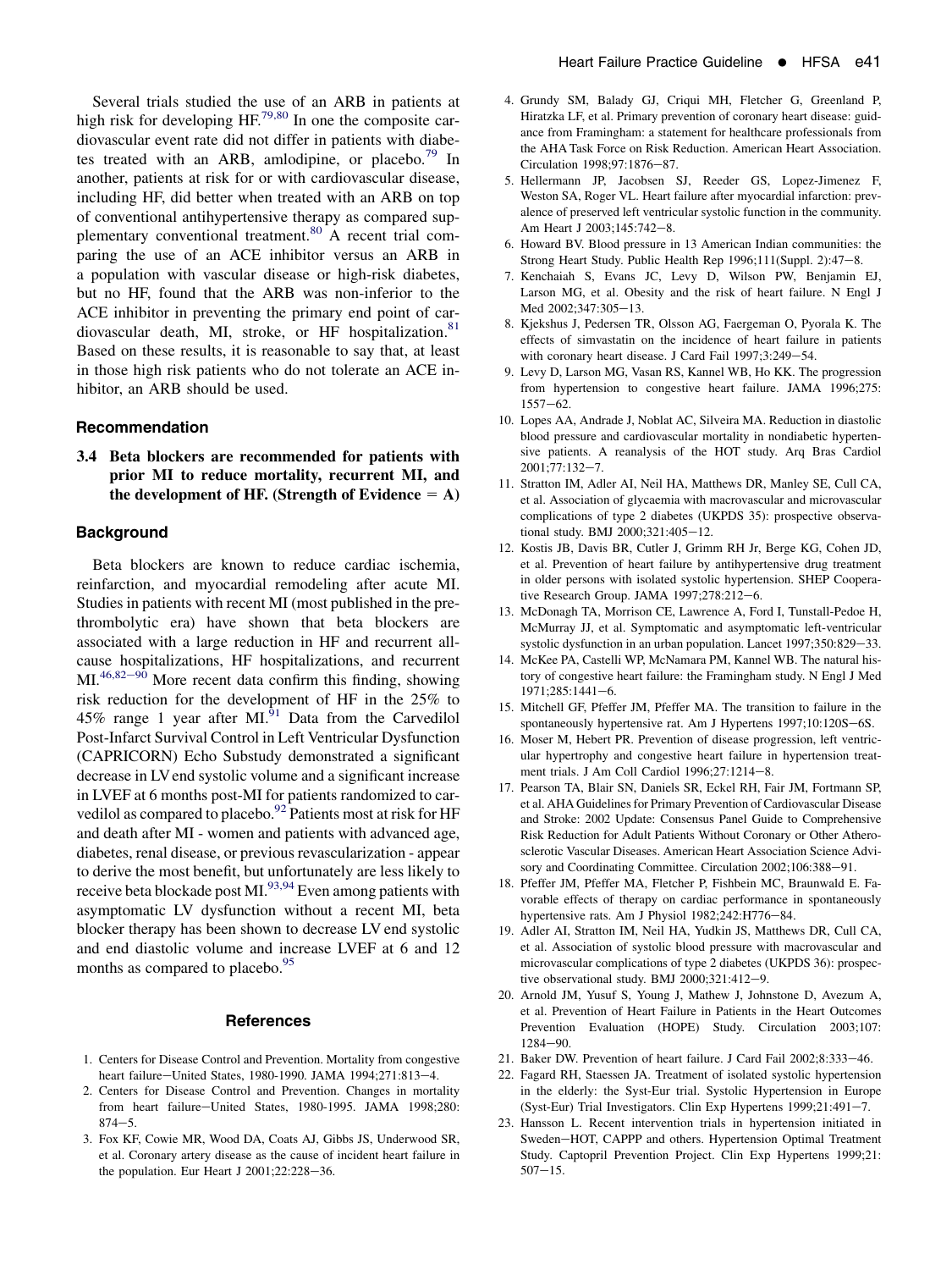- <span id="page-4-0"></span>24. Hawkins CM. Isolated Systolic Hypertension, Morbidity, and Mortality: The SHEP Experience. Am J Geriatr Cardiol 1993;2:25-7.
- 25. Lauer MS, Anderson KM, Levy D. Influence of contemporary versus 30-year blood pressure levels on left ventricular mass and geometry: the Framingham Heart Study. J Am Coll Cardiol 1991;18:1287-94.
- 26. UK Prospective Diabetes Study Group. Efficacy of atenolol and captopril in reducing risk of macrovascular and microvascular complications in type 2 diabetes: UKPDS 39. BMJ 1998;317:713-20.
- 27. United Kingdom Prospective Diabetes Study Group. United Kingdom Prospective Diabetes Study (UKPDS). 13: Relative efficacy of randomly allocated diet, sulphonylurea, insulin, or metformin in patients with newly diagnosed non-insulin dependent diabetes followed for three years. BMJ 1995;310:83-8.
- 28. He J, Ogden LG, Bazzano LA, Vupputuri S, Loria C, Whelton PK. Risk factors for congestive heart failure in US men and women: NHANES I epidemiologic follow-up study. Arch Intern Med 2001161:996-1002.
- 29. Djousse L, Driver JA, Gaziano JM. Relation between modifiable lifestyle factors and lifetime risk of heart failure. JAMA 2009;302:  $394 - 400$ .
- 30. Antman EM, Hand M, Armstrong PW, Bates ER, Green LA, Halasyamani LK, et al. 2007 focused update of the ACC/AHA 2004 guidelines for the management of patients with ST-elevation myocardial infarction: a report of the American College of Cardiology/American Heart Association Task Force on Practice Guidelines. J Am Coll Cardiol 2008;51:210-47.
- 31. Chobanian AV, Bakris GL, Black HR, Cushman WC, Green LA, Izzo JL Jr, et al. Seventh report of the Joint National Committee on Prevention, Detection, Evaluation, and Treatment of High Blood Pressure. Hypertension 2003;42:1206-52.
- 32. National Cholesterol Education Program (NCEP) Expert Panel on Detection for Evaluation and Treatment of High Blood Cholesterol in Adults (Adult Treatment Panel III). Third Report of the National Cholesterol Education Program (NCEP) Expert Panel on Detection, Evaluation, and Treatment of High Blood Cholesterol in Adults (Adult Treatment Panel III) final report. Circulation 2002;106:  $3143 - 421$ .
- 33. Randomised trial of a perindopril-based blood-pressure-lowering regimen among 6,105 individuals with previous stroke or transient ischaemic attack. Lancet 2001;358:1033-41.
- 34. Bakris GL, Weir MR, Shanifar S, Zhang Z, Douglas J, van Dijk DJ, et al. Effects of blood pressure level on progression of diabetic nephropathy: results from the RENAAL study. Arch Intern Med 2003; 163:1555-65.
- 35. De BG, Ambrosioni E, Borch-Johnsen K, Brotons C, Cifkova R, Dallongeville J, et al. European guidelines on cardiovascular disease prevention in clinical practice. Third Joint Task Force of European and Other Societies on Cardiovascular Disease Prevention in Clinical Practice. Eur Heart J 2003;24:1601-10.
- 36. Krauss RM, Eckel RH, Howard B, Appel LJ, Daniels SR, Deckelbaum RJ, et al. AHA Dietary Guidelines: revision 2000: A statement for healthcare professionals from the Nutrition Committee of the American Heart Association. Circulation 2000;102:2284-99.
- 37. Krum H, McMurray JJ. Statins and chronic heart failure: do we need a large-scale outcome trial? J Am Coll Cardiol 2002;39:1567-73.
- 38. Wood D. European and American recommendations for coronary heart disease prevention. Eur Heart J 1998;19(Suppl A):A12-9.
- 39. Zanchetti A, Hansson L, Menard J, Leonetti G, Rahn KH, Warnold I, et al. Risk assessment and treatment benefit in intensively treated hypertensive patients of the hypertension Optimal Treatment (HOT) study. J Hypertens 2001;19:819-25.
- 40. Lloyd-Jones D, Adams R, Carnethon M, De SG, Ferguson TB, Flegal K, et al. Heart Disease and Stroke Statistics-2009 Update: A Report From the American Heart Association Statistics Committee and Stroke Statistics Subcommittee. Circulation 2009;119:  $e21 - 181.$
- 41. Ahmed A, Pitt B. A history of systemic hypertension and incident heart failure hospitalization in patients with acute myocardial

infarction and left ventricular systolic dysfunction. Am J Cardiol  $2009:103:1374-80.$ 

- 42. Berl T, Hunsicker LG, Lewis JB, Pfeffer MA, Porush JG, Rouleau JL, et al. Cardiovascular outcomes in the Irbesartan Diabetic Nephropathy Trial of patients with type 2 diabetes and overt nephropathy. Ann Intern Med 2003;138:542-9.
- 43. Brenner BM, Cooper ME, de ZD, Keane WF, Mitch WE, Parving HH, et al. Effects of losartan on renal and cardiovascular outcomes in patients with type 2 diabetes and nephropathy. N Engl J Med 2001;345:  $861 - 9.$
- 44. Fox KM. Efficacy of perindopril in reduction of cardiovascular events among patients with stable coronary artery disease: randomised, double-blind, placebo-controlled, multicentre trial (the EUROPA study). Lancet 2003;362:782-8.
- 45. Yusuf S, Sleight P, Pogue J, Bosch J, Davies R, Dagenais G. Effects of an angiotensin-converting-enzyme inhibitor, ramipril, on cardiovascular events in high-risk patients. The Heart Outcomes Prevention Evaluation Study Investigators. N Engl J Med 2000;342:145-53.
- 46. Beta-Blocker Heart Attack Study Group. The beta-blocker heart attack trial. beta-Blocker Heart Attack Study Group. JAMA 1981;246:  $2073 - 4$ .
- 47. Pfeffer MA, Braunwald E, Moye LA, Basta L, Brown EJ Jr, Cuddy TE, et al. Effect of captopril on mortality and morbidity in patients with left ventricular dysfunction after myocardial infarction. Results of the survival and ventricular enlargement trial. The SAVE Investigators. N Engl J Med 1992;327:669-77.
- 48. ALLHAT Investigators. Major outcomes in high-risk hypertensive patients randomized to angiotensin-converting enzyme inhibitor or calcium channel blocker vs diuretic: The Antihypertensive and Lipid-Lowering Treatment to Prevent Heart Attack Trial (ALLHAT). JAMA 2002;288:2981-97.
- 49. Leenen FH, Nwachuku CE, Black HR, Cushman WC, Davis BR, Simpson LM, et al. Clinical events in high-risk hypertensive patients randomly assigned to calcium channel blocker versus angiotensinconverting enzyme inhibitor in the antihypertensive and lipidlowering treatment to prevent heart attack trial. Hypertension 2006; 48:374-84.
- 50. Nissen SE, Tuzcu EM, Libby P, Thompson PD, Ghali M, Garza D, et al. Effect of antihypertensive agents on cardiovascular events in patients with coronary disease and normal blood pressure: the CAMELOT study: a randomized controlled trial. JAMA 2004;292:  $2217 - 25$ .
- 51. Verdecchia P, Angeli F, Cavallini C, Gattobigio R, Gentile G, Staessen JA, et al. Blood pressure reduction and renin-angiotensin system inhibition for prevention of congestive heart failure: a meta-analysis. Eur Heart J 2009;30:679-88.
- 52. Bangalore S, Wild D, Parkar S, Kukin M, Messerli FH. Beta-blockers for primary prevention of heart failure in patients with hypertension insights from a meta-analysis. J Am Coll Cardiol  $2008;52:1062-72$ .
- 53. Jamerson K, Weber MA, Bakris GL, Dahlof B, Pitt B, Shi V, et al. Benazepril plus amlodipine or hydrochlorothiazide for hypertension in high-risk patients. N Engl J Med  $2008;359:2417-28$ .
- 54. Craddick SR, Elmer PJ, Obarzanek E, Vollmer WM, Svetkey LP, Swain MC. The DASH diet and blood pressure. Curr Atheroscler  $Rep 2003; 5:484 - 91.$
- 55. Levitan EB, Wolk A, Mittleman MA. Consistency with the DASH diet and incidence of heart failure. Arch Intern Med  $2009;169:851-7$ .
- 56. Emberson JR, Ng LL, Armitage J, Bowman L, Parish S, Collins R. N-terminal Pro-B-type natriuretic peptide, vascular disease risk, and cholesterol reduction among 20,536 patients in the MRC/BHF heart protection study. J Am Coll Cardiol 2007;49:311-9.
- 57. Kjekshus J, Apetrei E, Barrios V, Bohm M, Cleland JG, Cornel JH, et al. Rosuvastatin in older patients with systolic heart failure. N Engl J Med 2007;357:2248-61.
- 58. Tavazzi L, Maggioni AP, Marchioli R, Barlera S, Franzosi MG, Latini R, et al. Effect of rosuvastatin in patients with chronic heart failure (the GISSI-HF trial): a randomised, double-blind, placebocontrolled trial. Lancet 2008;372:1231-9.